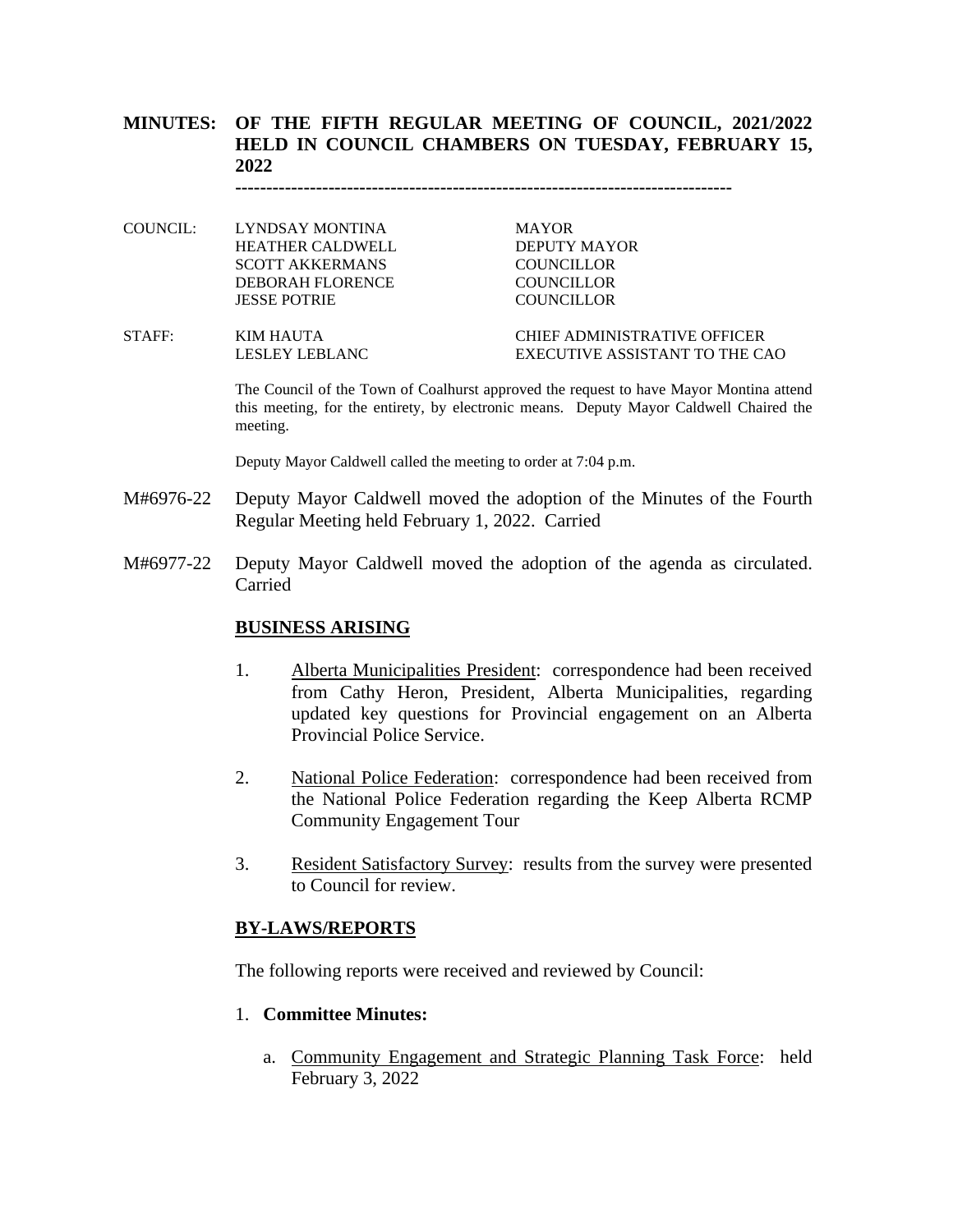# **Page 2 MINUTES: OF THE FIFTH REGULAR MEETING OF COUNCIL, 2021/2022 HELD ON TUESDAY, FEBRUARY 15, 2022**

 **--------------------------------------------------------------------------------**

- b. Committee of the Whole: held February 8, 2022
- M#6978-22 Mayor Montina moved that the Council of the Town of Coalhurst hereby accepts the eleven (11) recommendations in the 2021 Compensation Review – Final Report as prepared by Improve Consulting Group Inc. Carried
- M#6979-22 Mayor Montina moved that Councillor Akkermans and Councillor Florence are hereby authorized to virtually attend the Elected Officials Education Program, Municipal Corporate Planning and Finance Course, on February 16, 2022 to March 9, 2022. Carried
- M#6980-22 Councillor Akkermans moved that the Committee Minutes presented in this meeting are accepted. Carried

## 2. **CAO Report:**

CAO Hauta presented a written report to Council.

- i. CAO
	- Meeting with MPE Engineering Ltd.
	- COVID-19 Conference Call
	- Fire Provision Discussion with Lethbridge County
	- Statistics Canada 2021 Census

## ii. Director of Operations

- Pump #3 at the Water Distribution System
- Pressure Control Water Distribution Reservoir
- Vehicle Oil Leak
- Public Operations Department

## iii. Peace Officer

- Count of Reports Completed
- Count of Incident Types
- Count of Reports Completed
- Count of Incident Types
- M#6981-22 Councillor Potrie moved that the Chief Administrative Officer's Report is hereby accepted as presented. Carried

## 3**. Council Member Reports/Questions**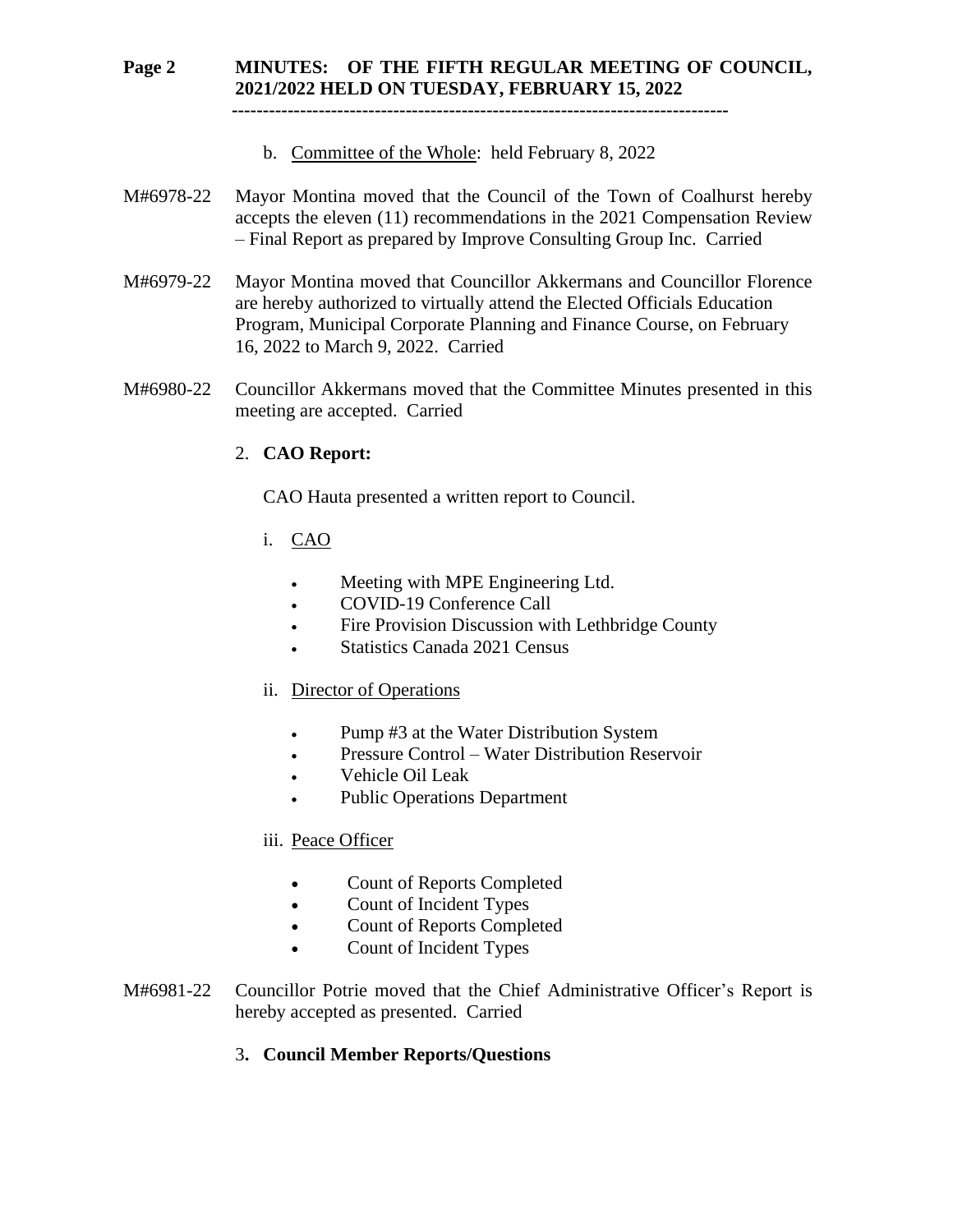# **Page 3 MINUTES: OF THE FIFTH REGULAR MEETING OF COUNCIL, 2021/2022 HELD ON TUESDAY, FEBRUARY 15, 2022**

 **--------------------------------------------------------------------------------**

In addition to the internal committee meetings already reported, Council members gave reports on their attendance at external Boards, seminars, asked questions and provided other information.

- a. Councillor Akkermans: Tour of Town Facilities, Economic Developers Alberta Conference
- b. Councillor Potrie: Municipalities Role in Truth and Reconciliation webinar, ORRSC Executive meeting, Staff/Volunteer Appreciation Event, Info on wetlands, State of the Town Address, grants to plant in wetlands, Youth Advisory Board
- c. Mayor Montina: Barons-Eureka-Warner Family and Community Support Services meeting, Mayors/Reeves meeting

## 4. **External Reports**

- a. SouthGrow Regional Initiative: \$2 Million Fund to Deploy EV Chargers
- b. Family & Community Support Services: Report to Municipalities Family Services
- M#6982-22 Councillor Florence moved that the External Reports presented in this meeting are accepted. Carried

# **CORRESPONDENCE**

- a. Green Acres Foundation re: Thank You
- b. Alberta Municipalities re: Policing Hub
- c. Alberta Municipalities re: Future of Policing in Alberta
- d. Alberta Municipalities re: Amending the Municipal Government Act
- e. Alberta Municipalities re: Update from the Legislature
- f. Lethbridge County re: Fire Restriction
- g. Alberta Health Services re: DynaLIFE Medical Labs
- h. Rachael Thomas, MP Lethbridge Constituency re: Youth Advisory Board
- i. FCM re: President's Corner
- M#6983-22 Councillor Akkermans moved that the correspondence presented in this meeting is hereby acknowledged and filed. Carried

## **OTHER BUSINESS**

a. Town of Gibbons: Bill 21 – Provincial Administrative Penalties Act